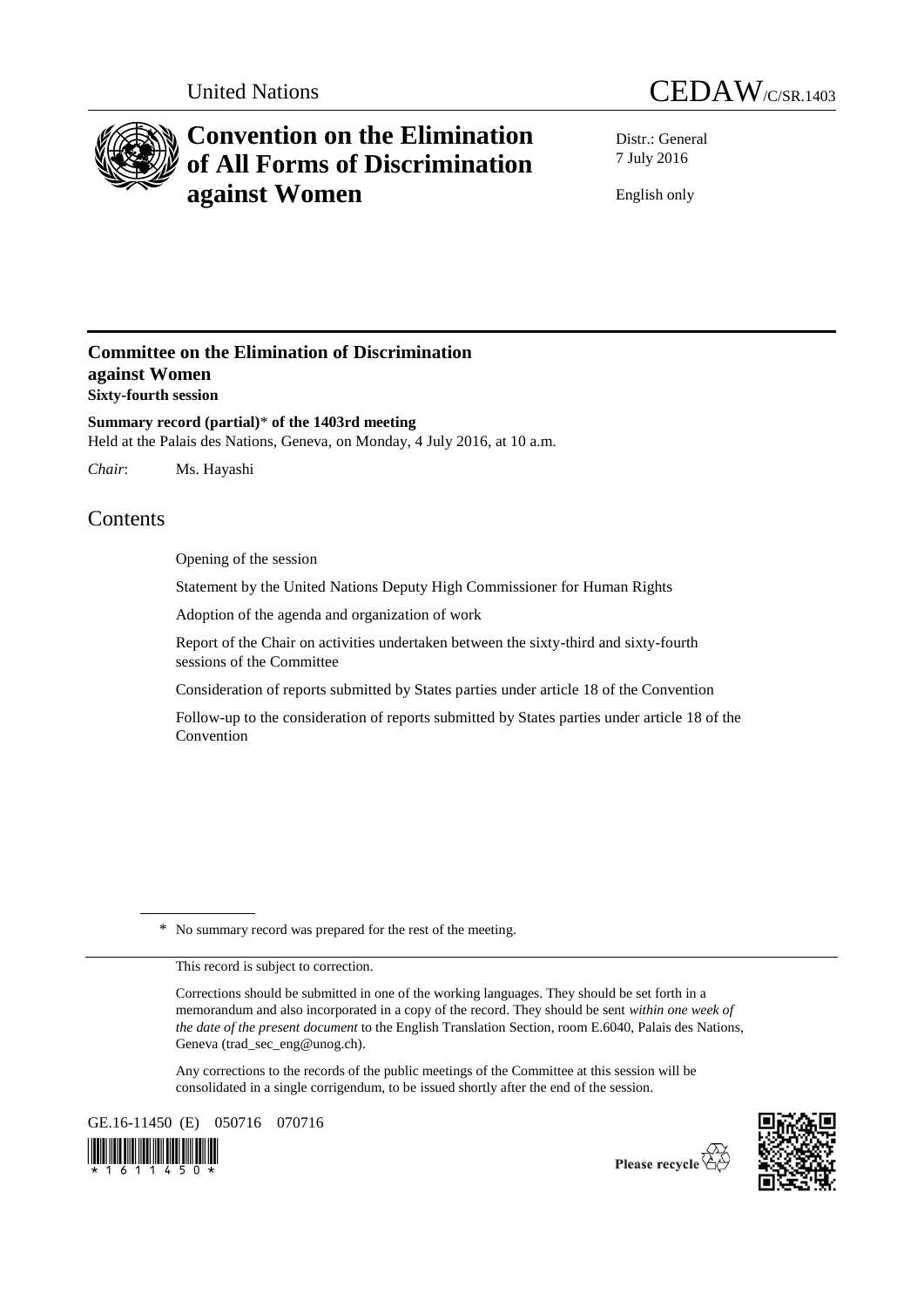*The meeting was called to order at 10.15 a.m.* 

#### **Opening of the session**

1. **The Chair** declared open the sixty-fourth session of the Committee on the Elimination of Discrimination against Women.

#### **Statement by the United Nations Deputy High Commissioner for Human Rights**

2. **Ms. Gilmore** (United Nations Deputy High Commissioner for Human Rights) said that it was an honour for her to attend the opening of the Committee's sixty-fourth session. She congratulated the members of the Committee who had been re-elected in June 2016, namely Ms. Ameline (France), Ms. Gbedemah (Ghana), Ms. Haidar (Lebanon), Ms. Leinarte (Lithuania) and Ms. Nwankwo (Nigeria), and thanked those members who had not stood for re-election and whose term would expire at the end of 2016, namely Ms. Al-Dosari (Qatar), Ms. Bailey (Jamaica), Mr. Bruun (Finland), Ms. Pimentel (Brazil), Ms. Pomeranzi (Italy) and Ms. Zou Xiaoqiao (China), for their contribution to the Committee's work.

3. The 2030 Agenda for Sustainable Development was unprecedented for several reasons. Firstly, with over 1 million people having contributed to its design, it was the outcome of the broadest consultation ever undertaken by the United Nations system. Secondly, having been unanimously adopted by the States Members, it was a truly universal agenda which reaffirmed that human rights should be enjoyed by all persons and should be rigorously upheld irrespective of a country's economic situation or level of development. Thirdly, the 2030 Agenda was indivisible insofar as no single United Nations agency could claim ownership of any particular Sustainable Development Goal; all United Nations agencies were expected to work in partnership towards the achievement of all 17 of the Goals. Lastly, the Agenda was inclusive of all segments of society and, wherever possible, gave priority to assisting those segments that had been historically marginalized or deprived of their rights.

4. It was vital to take the situation of women into account when discussing the 2030 Agenda's implementation. The successful achievement of the 2030 Agenda ultimately hinged on elevating the status of women, removing obstacles to the full realization of their human rights and increasing their participation in decision-making processes.

5. Currently, the average age of the population of developing countries was significantly lower than that of developed countries, owing to a shorter life expectancy and it was the youngest countries that bore the brunt of climate change and armed conflict. Since the overriding purpose of the 2030 Agenda was arguably to ensure that the young people of today inherited a better world, it was vital to involve the younger generations, particularly young women, in discussions about how best to achieve the Sustainable Development Goals from the outset. A review of the impact of the 2030 Agenda on the situation of young women would serve as a true litmus test for whether or not it had been successfully achieved.

6. The Committee had a key role to play in impressing upon States parties the importance of ensuring that young girls completed their education, were protected from sexual violence and had access to sexual and reproductive health-care services, and thus helping to eradicate gender stereotypes and other forms of gender-based discrimination.

7. The Office of the United Nations High Commissioner for Human Rights (OHCHR) recognized that the operational challenges facing the Committee as a result of the treaty body strengthening process — notably the lack of sufficient financial and human resources to cope with its increased workload and the unwanted changes to its working methods were frustrating, and was examining the possibility of reallocating resources to alleviate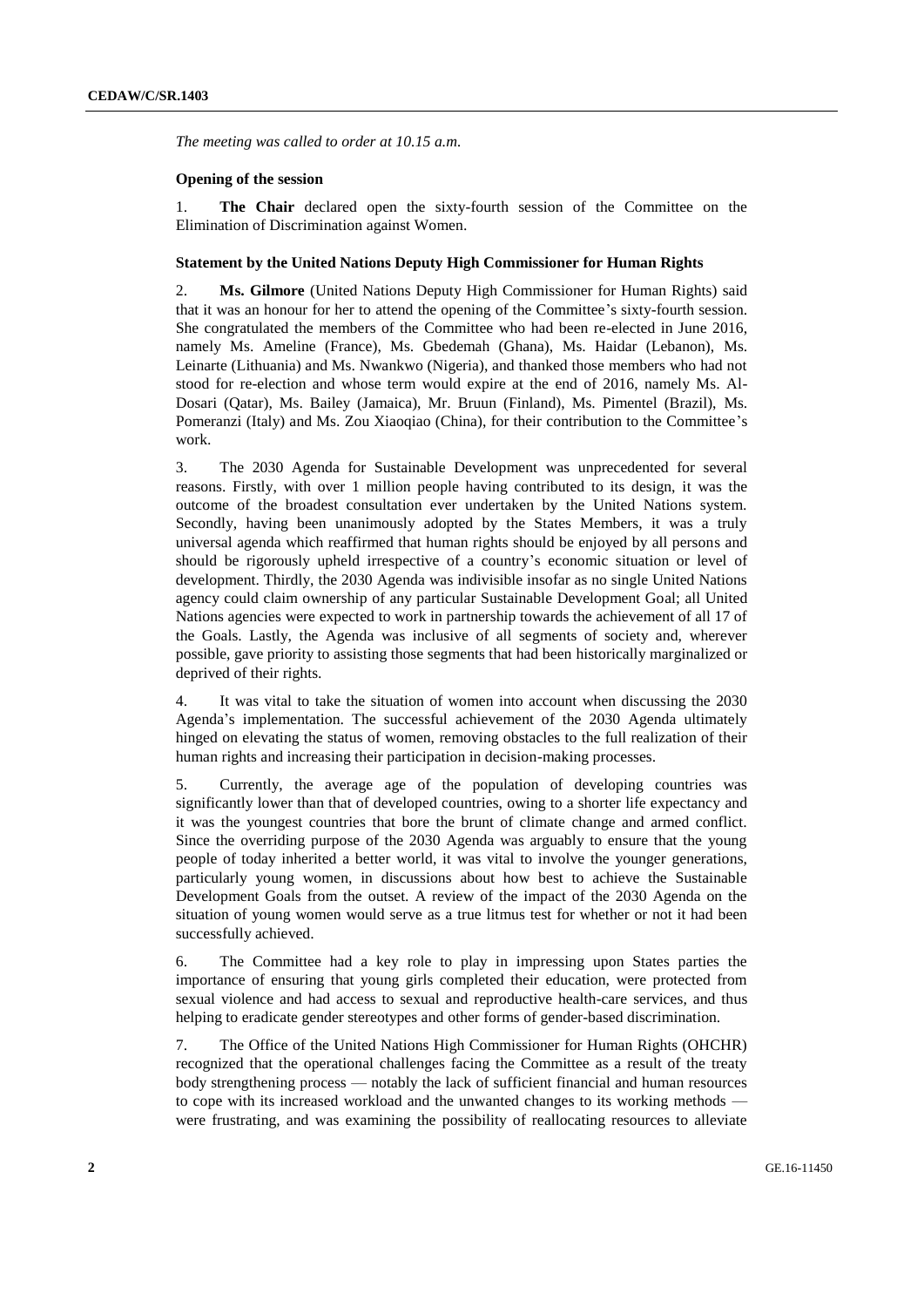that situation. The Committee and OHCHR needed to work together to make the best possible use of available resources.

8. The recently adopted resolutions of the Human Rights Council on preventing and responding to violence against women, including indigenous women; eliminating female genital mutilation; equal enjoyment of the right to education by every girl; equal nationality rights for women; and the impact of multiple and intersecting forms of discrimination on the human rights of women and girls, had only served to highlight the intersectionality between the broader work of the Council and that of the Committee.

9. Regrettably, although perhaps not unexpectedly, there had been considerable disagreement among States Members over issues such as abortion, sexuality education, the extension of the mandate of the Working Group on the issue of discrimination against women in law and in practice, and the appointment of an Independent Expert on protection against violence and discrimination based on sexual orientation and gender identity, the latter resolution having been adopted by a slim majority only.

10. As the Committee embarked upon the work scheduled for its sixty-fourth session, it should not lose sight of the fact that it remained a global leader in the fight against discrimination against women and that its jurisprudence remained an authoritative reference for many actors in that field. On behalf of the United Nations High Commissioner for Human Rights, she thanked the Committee for all that it did to protect and promote women's rights.

11. **Ms. Ameline** said that there was a need to reflect on how the issue of States parties' accountability vis-à-vis their obligations under the Convention should be addressed in global development policies. Despite being the most effective tool for mainstreaming women's rights in global development policies, the Convention was not always given its rightful place in such policies, either within the United Nations system or at the national level. A special mechanism or procedure should be adopted to ensure that the Convention and the obligations deriving from it were a primary consideration in activities undertaken as part of the global development agenda.

12. **Mr. Bruun** said that, since 2003, the Committee had witnessed a sharp increase in the number of complaints being submitted to it. It was currently dealing with a total of 46 cases and, to date, had reached a decision on 23. Regrettably, the present backlog looked set to continue, as the secretariat could only prepare three or four communications per session. The Committee's inability to issue decisions on individual complaints in a timely fashion could seriously damage its credibility in the eyes of complainants, who, in some cases, had been waiting for a decision for years. It would be helpful if OHCHR could suggest ways to expedite the Petitions Team's work with a view to clearing the present backlog in the near future.

13. **Ms. Patten** said that, in the light of the resolutions recently adopted by the Human Rights Council, she would be interested to know the position of OHCHR on the proposal to adopt a new convention on violence against women.

14. **Ms. Schulz** said that the Committee needed to receive substantive and analytical support, as well as technical support, from OHCHR in order to conduct its work and produce its concluding observations and other essential documents, especially during the intersessional period.

15. **Ms. Halperin-Kaddari** said that the lack of awareness of the Committee's work among other United Nations human rights bodies was a problem. For example, it was regrettable that during the discussions leading to the adoption of the Human Rights Council resolution on the protection of the family (A/HRC/RES/29/22), no reference had been made to the Committee's jurisprudence, which might have enriched the text of the resolution. She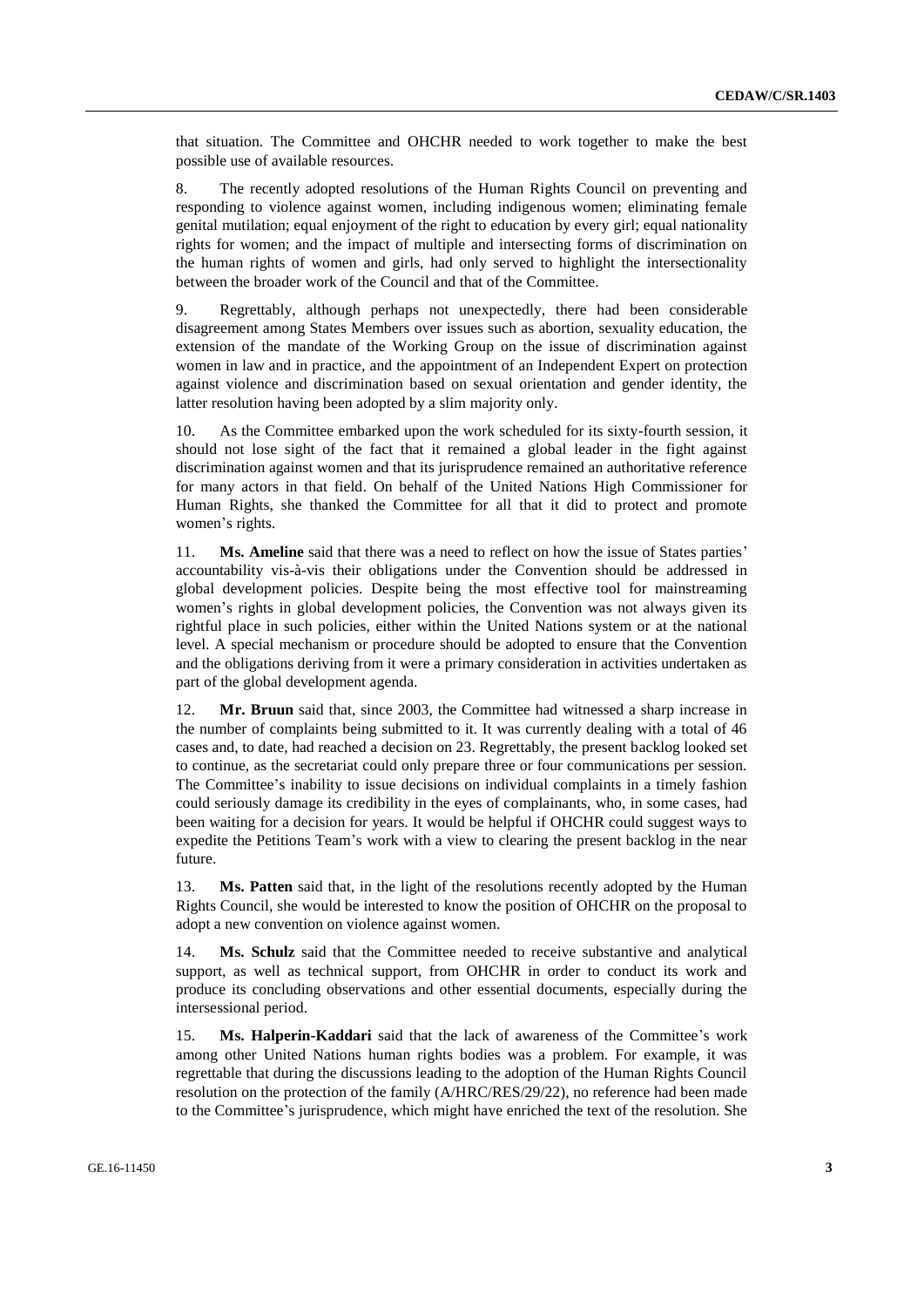would welcome suggestions as to how the Committee's jurisprudence could be made more widely known to other bodies and how cooperation between the Committee and the various mechanisms of the Human Rights Council could be enhanced.

16. **Ms. Pomeranzi** asked what role the United Nations Secretariat would play in implementing the 2030 Agenda following the Economic and Social Council high-level political forum on sustainable development due to take place in July 2016.

17. **Ms. Haidar** said the fact that States Members had been actively involved in devising the Sustainable Development Goals and had considered human rights implications while doing so was a positive development. However, the Committee needed to reflect on how best to ensure that women's human rights were fully incorporated into United Nations sustainable development policies, especially in view of the long-standing territorial divisions between the different organs of the Secretariat that significantly complicated that task. She wondered whether OHCHR would take steps to address that problem and foster greater cooperation between the organs in question.

18. **Ms. Gilmore** (United Nations Deputy High Commissioner for Human Rights) said that OHCHR viewed the 2030 Agenda as an operational tool for implementing the body of international human rights and development instruments ratified by States Members. The Agenda effectively provided States Members with a 15-year time frame for becoming fully acquainted with and fulfilling their international obligations in those areas, pending a post-2030 assessment. All United Nations agencies were required to work together to deliver the 2030 Agenda, making any cultural or organizational changes necessary to achieve that end. Developed and developing countries were equally accountable for achieving the Sustainable Development Goals by 2030.

19. One of the greatest impediments to the United Nations system delivering the 2030 Agenda as one was that, over time, it had lost sight of the fact that its highest duty was to the people who, as holders of human rights, it was supposed to serve. The 2030 Agenda effectively shifted the focus of activity of the different agencies making up the United Nations system back to the people.

20. OHCHR had invested in building the capacity of United Nations country teams; had integrated human rights issues into the United Nations Development Assistance Framework Guidelines; had listed knowledge of human rights as a requirement in the job description and planning guidelines for Resident Coordinators; and had insisted that the recommendations of the treaty bodies and special rapporteurs, as well as the resolutions of the Human Rights Council, should be among the criteria used in common country assessments. It had also launched a series of dialogues on different areas of human rights in which gender was a cross-cutting theme in order to foster greater cohesion within the United Nations system for the purpose of implementing the 2030 Agenda.

21. In a sense, the increasing number of complaints being submitted to the Committee attested to the relevance of its work and the fact that the right to refer individual complaints to international human rights mechanisms was being upheld in practice. However, OHCHR was aware that the lack of adequate human and financial resources brought significant pressure to bear on Committee members and, in order to remedy that situation, was examining the possibility of adopting new organizational arrangements that would allow better value to be derived from existing budgetary resources. If the Fifth Committee approved the relevant decisions, OHCHR planned to merge a number of divisions so as to provide the treaty bodies with more extensive support; to cut costs by moving staff from more expensive duty stations, such as Geneva, to countries where there was high demand for OHCHR assistance on the ground; and to undertake reforms at the managerial level.

22. The proposal to adopt a new convention on violence against women was most likely a product of the frustration surrounding the lack of progress towards eradicating that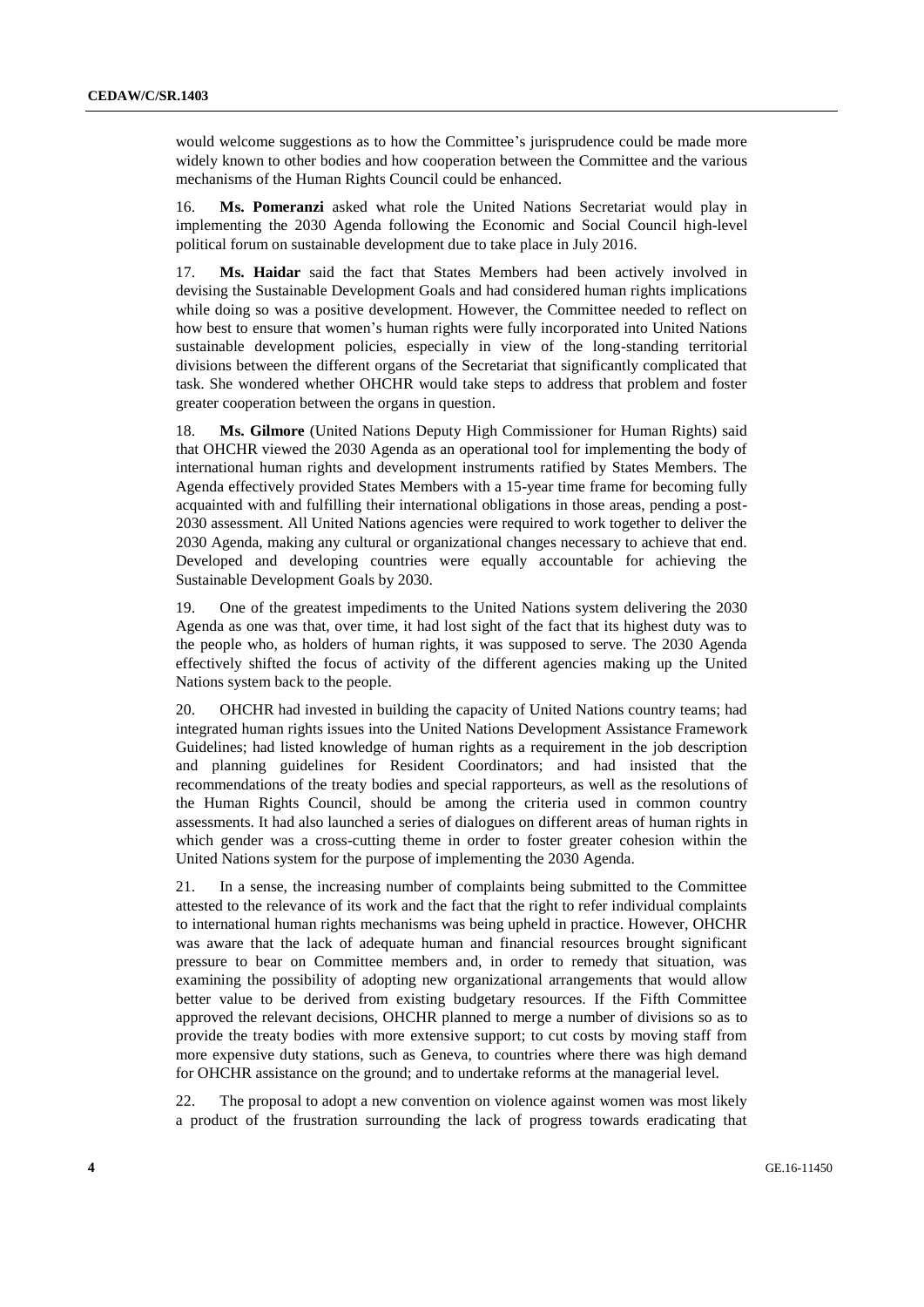phenomenon made to date. However, OHCHR viewed the Convention as the most effective tool for addressing violence against women and was not convinced of the need to adopt another instrument.

#### **Adoption of the agenda and organization of work** (CEDAW/C/64/1)

23. *The agenda was adopted.*

#### **Report of the Chair on activities undertaken between the sixty-third and sixty-fourth sessions of the Committee**

24. **The Chair** said that, since the previous session, there had been no change in either the number of States parties to the Convention or the number that had accepted the amendment to article 20 (1), but the number of States that had ratified the Optional Protocol to the Convention had risen to 107 following the accession of Monaco in May 2016. Five States parties — the Democratic People's Republic of Korea, Fiji, Kenya, New Zealand and Oman — had submitted periodic reports and Monaco had submitted its initial report. In addition, Burkina Faso and Montenegro had submitted the electronic version of periodic reports previously submitted in hard copy version only. After submitting an updated version of its common core document, Mauritius now met the criteria for submitting its overdue eighth periodic report under the simplified reporting procedure.

25. At the sixtieth session of the Commission on the Status of Women held in New York in March, she had delivered the statement previously agreed with Committee members and had participated in a number of panel discussions. She had also met with the Secretary-General to brief him on the dialogues held during the sixty-third session and on the Committee's work on sustainable development, gender-based violence, disaster risk reduction and climate change.

26. In May, she had travelled to Bangkok to take part in a regional training of trainers' workshop on treaty body reporting organized by the OHCHR Treaty Body Capacity-Building Programme. Fifteen countries in the region had been represented at the event, including the Democratic People's Republic of Korea, the Republic of Korea and Thailand, all of which had recently submitted periodic reports to the Committee.

27. Shortly thereafter, she had attended the twenty-eighth meeting of the Chairs of the human rights treaty bodies in New York. The Chairs had reflected on the shape of the treaty body system in 2020 and had reiterated the need for OHCHR to guarantee sufficient material and financial resources for the treaty bodies' work. They had also discussed the guidelines on the independence and impartiality of members of the human rights treaty bodies and the guidelines against intimidation or reprisals.

28. **Ms. Schulz** said that she had contributed to advanced study courses on mechanisms and instruments for the protection of women's rights run by the universities of Bern and Geneva. She had also attended the annual meeting of the NGO-coordination post Beijing Switzerland group; a two-day meeting of the International Service for Human Rights focused on finalizing the draft model law on human rights defenders; and a seminar on informality and income insecurity organized by the United Nations Research Institute for Social Development at which delegates had considered whether an unconditional basic income could provide an effective universal solution. She had also moderated a side event on the situation of Arab women during the recent session of the Human Right Council and had been interviewed about intersectional discrimination by the Human Rights Trust Fund in London.

29. **Ms. Nwanko** said that she had attended a national tribunal on women in politics in Abuja at which a panel of judges had considered the delays impeding the adoption of the bill to transpose the Convention into domestic law. Although the Senate had previously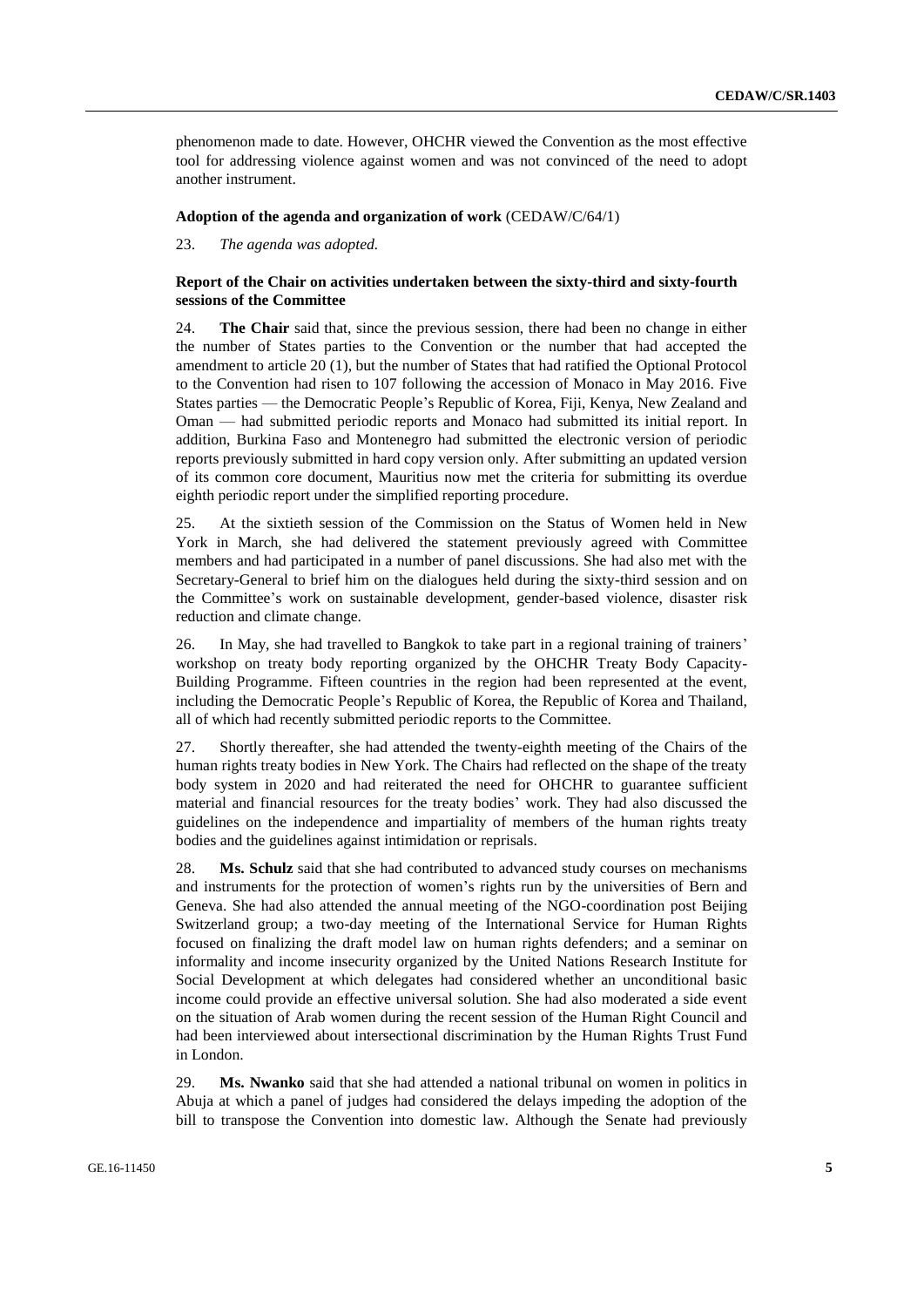rejected the bill on the grounds that its content was inconsistent with the religious and cultural views of certain communities of Nigeria, the judges had ultimately ordered the legislature to proceed with the Convention's domestication. The bill had since been resubmitted to the Senate and advocacy work was ongoing.

30. **Ms. Acosta Vargas** said that, in March, she had travelled to El Salvador to take part in a number of events organized by OHCHR to promote the ratification of the Optional Protocol and closer cooperation with the United Nations system in general. In April, accompanied by Ms. Pimentel, she had visited the Plurinational State of Bolivia to discuss, inter alia, the concluding observations issued to the State party in 2015. The mission had included meetings with representatives of the judiciary, the legislature, civil society, Government ministries and the press, and had been extremely fruitful. She had also travelled to Mexico to attend a symbolic tribunal on maternal mortality and obstetric violence organized by a group of NGOs at which participants had heard over 20 cases of extreme violations of the right to life, health and psychological integrity.

31. **Ms. Jahan** said that, on the invitation of the Independent Permanent Human Rights Commission established by the Organization of Islamic Cooperation (OIC), she had served as a panellist in a thematic debate on the impact of women's empowerment on sustainable development in OIC member States held in Jeddah in May. At that event, she had taken the opportunity to urge those OIC member States that had entered reservations to article 16 of the Convention to reconsider their position and take concrete steps to achieve women's empowerment. The possibility of more formal contact with the Committee had aroused significant interest among many of the independent experts present and in her view merited further consideration.

32. **Ms. Gbedemah** said that, besides attending the tribunal in Abuja with Ms. Nwanko, she had travelled to Hanoi to attend the Regional Asia-Pacific Conference on Gender and Disaster Risk Reduction at which she had explained the rationale for a general recommendation on climate change and disaster risk reduction and the nexus between the Convention and the Sendai Framework. In Geneva she had attended a conference on election standards and obligations organized by the Carter Centre at which she had been able to highlight the Committee's considerable achievements in that area.

33. **Ms. Gabr** said that she had given a presentation at a meeting of the open-ended intergovernmental working group on a United Nations declaration on the rights of peasants and other people working in rural areas. She had provided a comparative analysis of the content of the proposed declaration and the text of the Committee's general recommendation No. 34 on the rights of rural women and had called for the declaration's prompt adoption. She had also delivered a statement on equality in employment matters in States of the Mediterranean region at a conference in Palermo.

34. **Ms. Zou** Xiaoqiao said that she had served as a panellist in a discussion on women's role in peacebuilding, security and development at the Global Women Leaders Forum organized by the United Nations Educational, Scientific and Cultural Organization (UNESCO) and the Council of Women in Business in Bulgaria. In addition, she had given a keynote address on women's rights in political and public life at the Nordic sub-forum of the World Women University Presidents Forum.

35. **Ms. Haidar** said that she had participated in an important side event during the session of the Commission on the Status of Women in New York, which had been organized by the Inter-Parliamentary Union (IPU) and had been attended by female parliamentarians from Morocco. In addition, she had travelled to Russia to give three lectures as part of a master's programme run with support from OHCHR and had taken part in an inter-institutional panel discussion on prohibited practices such as forced marriage organized by the International Organization of la Francophonie.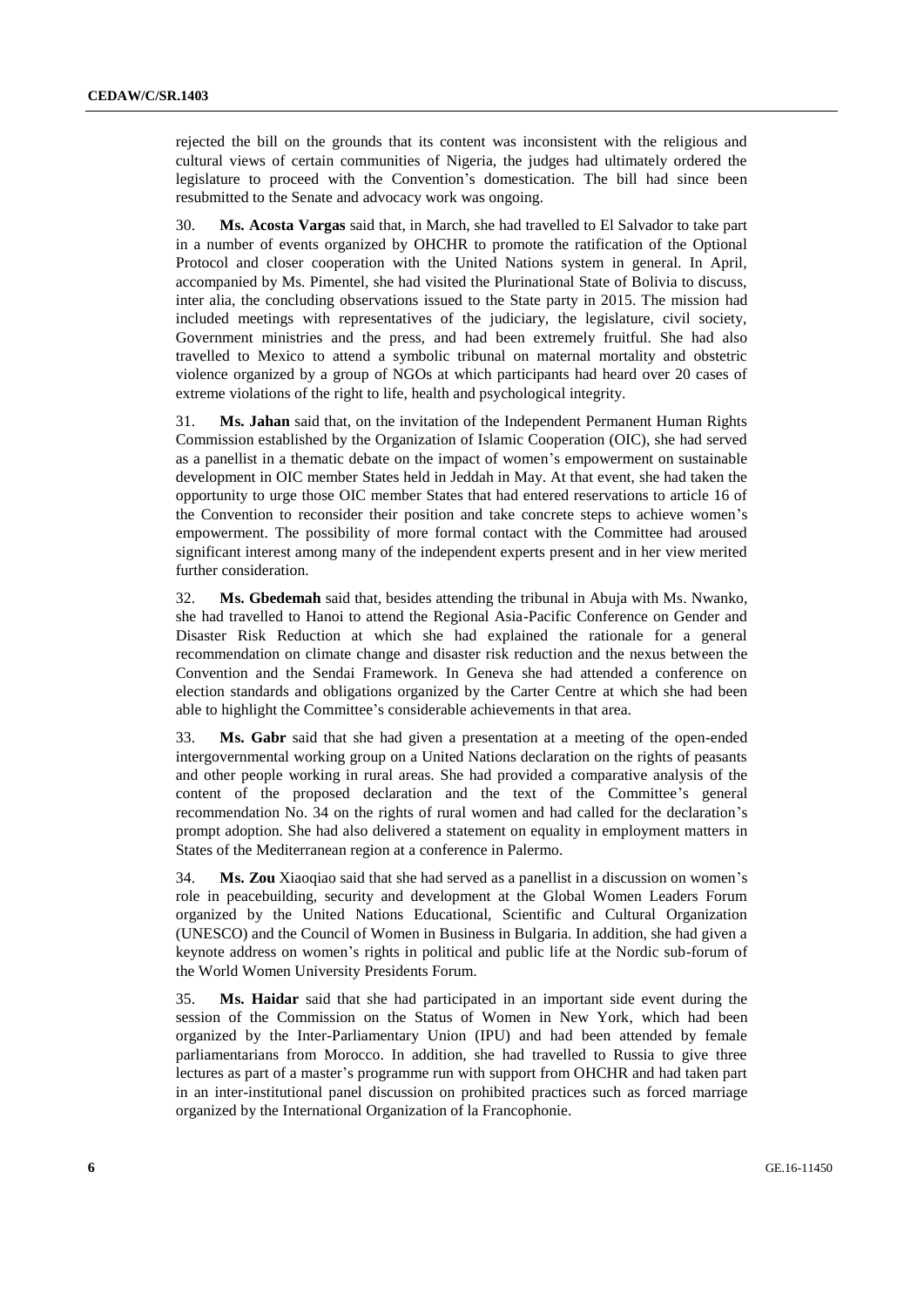36. **Ms. Arocha Domínguez** said that she had attended the International Conference on Women, Gender and Law organized by the Union of Cuban Jurists at which 75 States had been represented. She had continued to serve as gender adviser to the gender subcommittee in the Colombian peace negotiations and, in that capacity, had attended a forum examining the situation of former women guerrillas which had provided her with a further opportunity to highlight the relevance of the Committee's general recommendation No. 30 on women in conflict prevention, conflict and post-conflict situations.

37. **Ms. Pimentel** said that she had been involved in advocacy work to raise awareness of the Committee's general recommendation No. 33 on women's access to justice among members of the judiciary throughout Brazil and had given lectures about the role of the Convention and the Optional Protocol as part of a university degree programme on gender equality. More recently, she had been interviewed for a high-profile press article concerning a recent extreme case of sexual violence in which a 16-year-old girl had been gang raped by a group of over 30 men and boys in Rio de Janeiro. In the interview, she had highlighted the sexism and machismo that underpinned such violence.

38. **Mr. Bruun** said that he had given a presentation on international instruments for the elimination of violence against women at a panel discussion on gender equality hosted by the Human Dimension Committee of the Organisation for Security and Co-operation in Europe, during which he had highlighted the Convention's role as a global instrument for addressing gender-based violence.

39. **Ms. Pomeranzi** said that she had attended a conference on the implementation of the Sustainable Development Goals organized by the Geneva Academy at which she had had the pleasure to meet with the United Nations Special Rapporteur on violence against women. It had been evident at that event that, while the special procedures mandate holders were conscious of the role of human rights in the implementation of the Sustainable Development Goals, there was a feeling that the treaty bodies could do more to support the sustainable development agenda in general.

40. **Ms. Bailey** said that, with Ms. Ameline and Ms. Haidar, she had travelled to New York to attend a meeting organized by the United Nations Entity for Gender Equality and the Empowerment of Women (UN-Women) to consider the framework for monitoring progress towards achievement of Goal 5 of the Sustainable Development Goals, namely gender equality. She had presented a paper that had examined the role of the Committee in the development and implementation of that framework. She hoped to provide Committee members with a detailed briefing on the meeting in the course of the session, especially in view of the lack of clarity regarding the Committee's future role in monitoring and measuring progress.

41. **Ms. Patten** said that she had been involved in an Inter-Parliamentary Union initiative to assess the gender impact of five pieces of labour-related legislation in Turkey and had presented the results to the National Assembly in Ankara. In Copenhagen, she had given a presentation on the right to abortion of women and girl victims of rape in conflict and post-conflict settings at the Fourth Women Deliver Global Conference and, in Geneva, she had highlighted the role of the Convention and the Committee at the Expert Workshop on the Right to Participate in Public Affairs organized by OHCHR. She had also travelled to Vietnam to support the Government in the development of a national action plan on gender equality and the implementation of the Committee's concluding observations.

42. **Ms. Ameline** said that she had been overseeing a project to promote equal opportunities in education and employment in Egypt and other countries of the Mediterranean region that was sponsored by a number of leading multinational companies and was also supported by UN-Women. One of the aims was to better understand the link